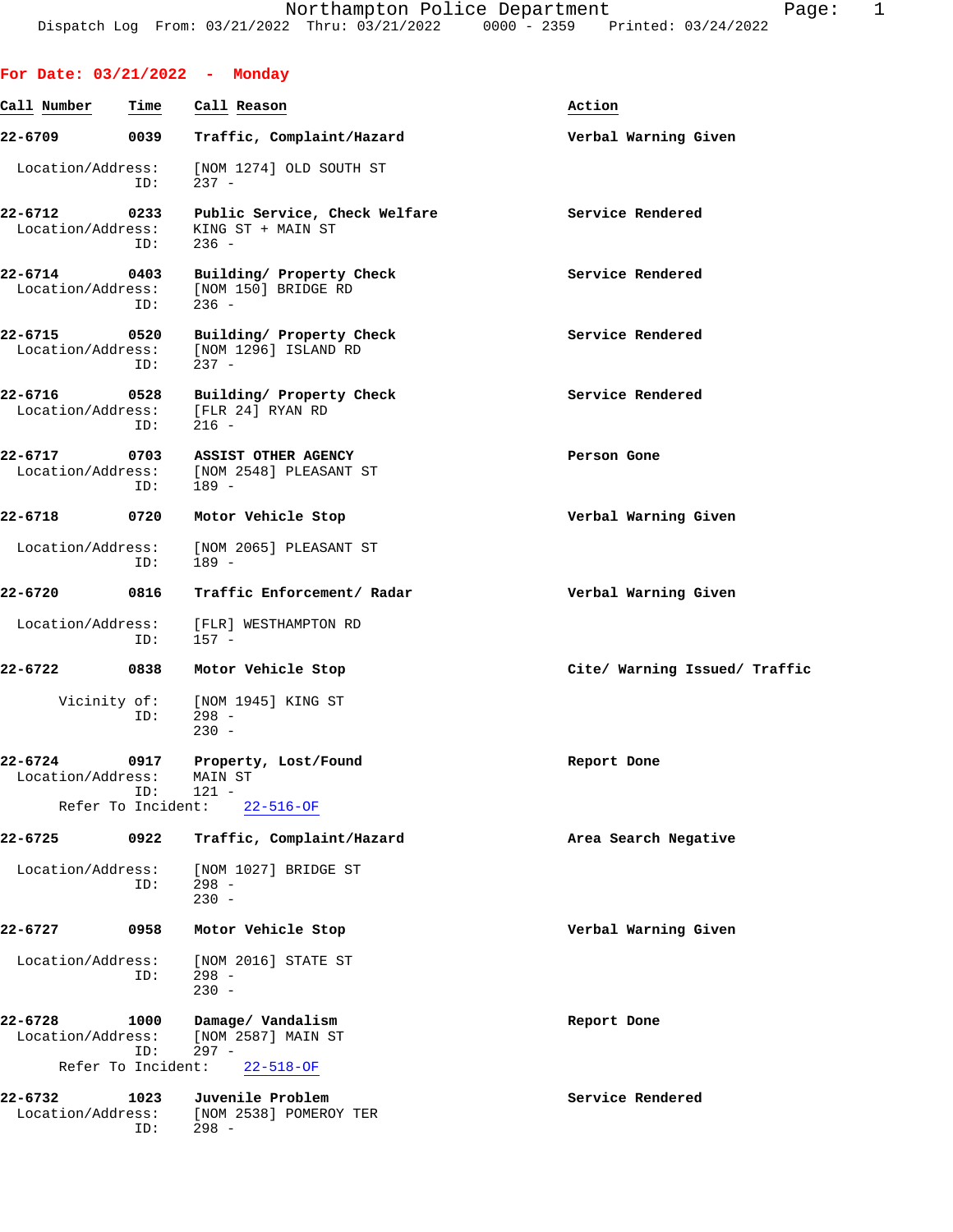|                              |                           | Northampton Police Department                                                             | 2<br>Page:                    |
|------------------------------|---------------------------|-------------------------------------------------------------------------------------------|-------------------------------|
|                              |                           | Dispatch Log From: 03/21/2022 Thru: 03/21/2022 0000 - 2359 Printed: 03/24/2022<br>$230 -$ |                               |
| 22-6733                      | 1122                      | Motor Vehicle Stop                                                                        | Cite/ Warning Issued/ Traffic |
|                              |                           |                                                                                           |                               |
| Location/Address:            | ID:                       | [NOM 2772] MAIN ST<br>$298 -$<br>$230 -$                                                  |                               |
| 22-6734                      | 1200                      | Traffic Accident                                                                          | Investigated Incident         |
|                              | Vicinity of:<br>ID:       | [NOM 2856] BRIDGE ST + BRIDGE ST<br>$298 -$<br>$230 -$                                    |                               |
|                              | Refer To Accident:        | $22 - 107 - AC$                                                                           |                               |
| 22-6735                      | 1227                      | Disturbance                                                                               | Investigated Incident         |
| Location/Address:            |                           | [NOM 933] MAIN ST                                                                         |                               |
|                              | ID:                       | $170 -$                                                                                   |                               |
|                              | ID:                       | $298 -$<br>$230 -$                                                                        |                               |
|                              | ID:                       | $297 -$                                                                                   |                               |
|                              | ID:                       | $298 -$                                                                                   |                               |
|                              |                           | $230 -$                                                                                   |                               |
| 22-6736                      | 1228                      | Harassment / Stalking                                                                     | Report Done                   |
| Location/Address:            |                           | [NOM 2631] WILLIAMS ST                                                                    |                               |
|                              | ID:<br>Refer To Incident: | $121 -$<br>$22 - 519 - OF$                                                                |                               |
| 22-6737                      | 1314                      | Property, Lost/Found                                                                      | Report Done                   |
| Location/Address:            |                           | MAIN ST                                                                                   |                               |
|                              | ID:                       | $121 -$                                                                                   |                               |
|                              | Refer To Incident:        | $22 - 520 - OF$                                                                           |                               |
| 22-6738                      | 1401                      | Medical Emergency                                                                         | Taken to Hospital             |
| Location/Address:            | ID:                       | [FLR 120] BRIDGE RD<br>$187 -$                                                            |                               |
|                              | Fire Unit:                | El-Pumper-Engine 1                                                                        |                               |
|                              |                           | EMS Unit: A04-Fire Ambulance                                                              |                               |
|                              | EMS Unit:                 | A03-Fire Ambulance                                                                        |                               |
| 22-6739<br>Location/Address: |                           | 1445 Private/Trespass/ Parking Tow<br>LAUREL PK                                           | Vehicle Towed                 |
| 22-6740                      | 1500                      | Public Service, Check Welfare                                                             | Investigated Incident         |
| Location/Address:            | ID:<br>ID:                | [NOM 2016] STATE ST<br>$297 -$<br>$79 -$                                                  |                               |
| 22-6743                      | 1536                      | ASSIST OTHER AGENCY                                                                       | Area Search Negative          |
| Location/Address:            | ID:                       | [LED] HAYDENVILLE RD<br>$203 -$                                                           |                               |
| 22-6745<br>Location/Address: | 1554<br>ID:               | Traffic Enforcement/ Radar<br>[LED 18] HAYDENVILLE RD<br>$203 -$                          | Service Rendered              |
| 22-6750                      | 1706                      | Traffic Accident                                                                          | Investigated Incident         |
| Location/Address:            | ID:                       | [NOM 373] PLEASANT ST<br>$79 -$                                                           |                               |
| 22-6751<br>Location/Address: | 1709<br>ID:               | Juvenile Problem<br>[NOM 1112] PROSPECT ST<br>$203 -$<br>Refer To Incident: 22-523-OF     | Report Done                   |
|                              |                           |                                                                                           |                               |
| 22-6753                      | 1731                      | Alarm/ Burglar/ Holdup Panic                                                              | False Alarm                   |